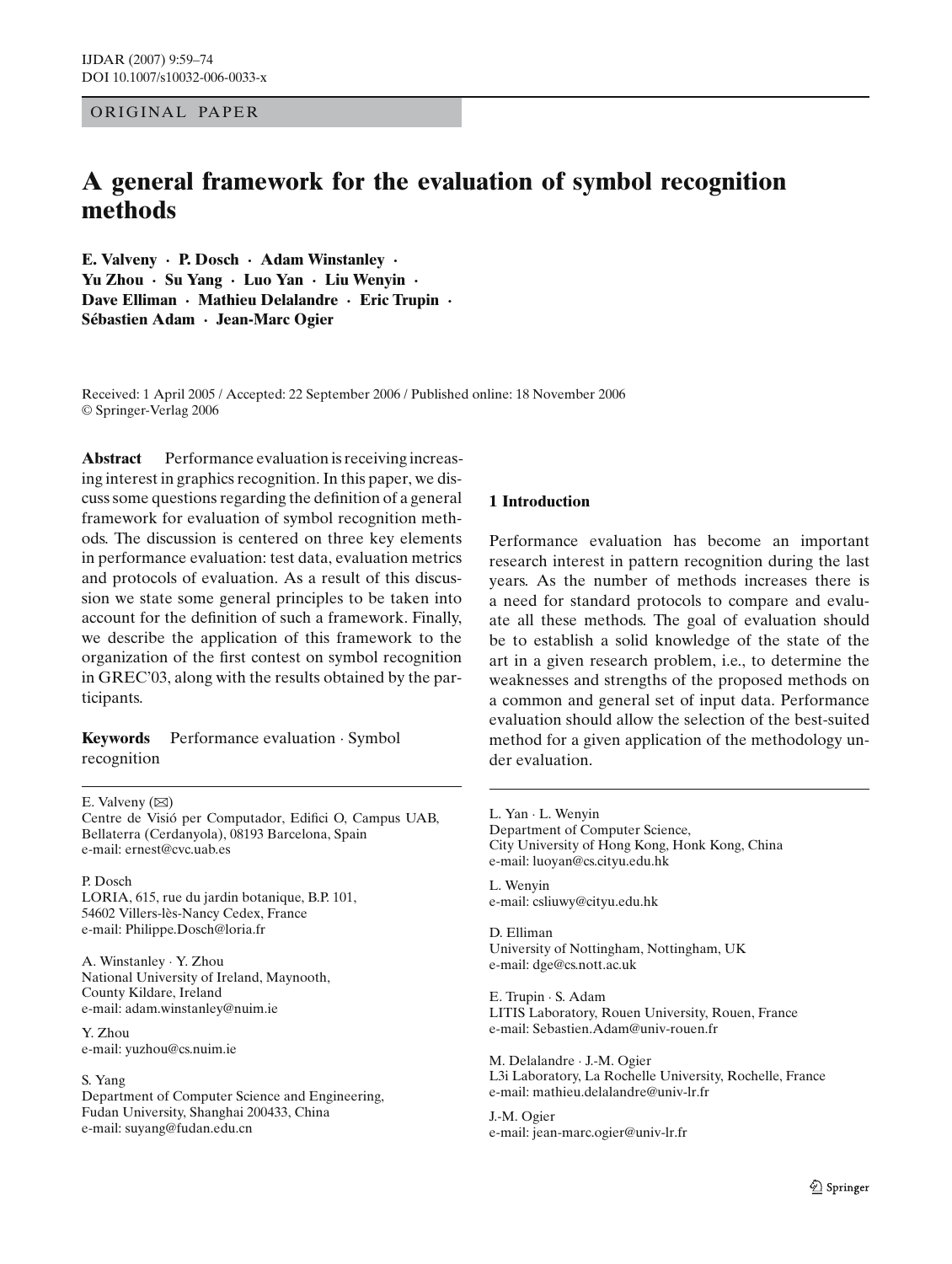Following these criteria, image databases have been collected and performance metrics have been proposed for several domains and applications [\[6,](#page-15-0) [12](#page-15-1)[, 18](#page-15-2), [21](#page-15-3)[, 29](#page-15-4)]. Several of these works deal with the evaluation of processes involved in document analysis systems, such as thinning [\[13\]](#page-15-5), page segmentation [\[2](#page-15-6)], OCR [\[28](#page-15-7)], vectorization [\[22,](#page-15-8) [26](#page-15-9), [27\]](#page-15-10) or symbol recognition [\[1\]](#page-15-11), among others. In fact, the general performance evaluation framework proposed in this paper is based on the work carried out for the contest on symbol recognition organized during GREC'03 [\[25](#page-15-12)].

Although in any domain there are always some specific constraints, we can identify three main issues that must be taken into account in the definition of any framework for performance evaluation: a common dataset, standard evaluation metrics and a protocol to handle the evaluation process. The common dataset should be as general as possible, including all kinds of variability that could be found in real data. It must contain a large number of images, each of them annotated with its corresponding ground-truth. Metrics must be objective, quantitative and accepted by the research community as a good estimate of the real performance. They must help to determine the weaknesses and strengths of each method. In many cases, it is not possible to define a single metric, but several metrics have to be defined according to different evaluation goals. The protocol must define the set of rules and formats required to run the evaluation process.

In this paper, we propose a general framework for performance evaluation of symbol recognition. For each of these issues (data, metrics and protocol), we describe the main problems and difficulties that we must face and we state the general guidelines that we have followed for the development of such a framework. Finally, we show how we have applied this framework to the organization of the GREC'03 contest on symbol recognition.

Symbol recognition is one of the main tasks in many graphics recognition systems. Symbols are key elements in all kinds of graphic documents, as they usually convey a particular meaning in the context of the application domain. Therefore, identifying and recognizing the symbols in a drawing is essential for its analysis and interpretation and a great variety of methods and approaches have been developed (see some of the surveys on symbol recognition [\[5](#page-15-13)[, 8](#page-15-14), [17\]](#page-15-15) to get an overview of the current state of the art).

In fact, symbol recognition could be regarded as a particular case of shape recognition. However, there are some specific issues that should be taken into account in the definition of an evaluation framework. First, symbol recognition is not a stand-alone process. Usually, it is embedded in a whole graphics recognition system where the final goal is not only to recognize perfectly segmented images of symbols, but to *recognize and localize* the symbols in the whole document. Sometimes segmentation and recognition are completely independent processes, but sometimes they are related and performed in a single step. For evaluation, that means that we must consider two different sub-problems: recognition of segmented images of symbols and localization and recognition of symbols in a non-segmented image of a document. These two different sub-problems will be referred to as *symbol recognition* and *symbol localization*, respectively, throughout the paper. Second, sometimes, symbol recognition depends on other tasks in the graphics recognition chain (for example, binarization or vectorization). The performance of these processes can also influence the performance of symbol recognition. We should try to make the evaluation of symbol recognition independent of these other tasks. At least, the analysis of the results should be made taking into account their influence. Third, symbol recognition is applied to a wide variety of domains (architecture, electronics, engineering, flowcharts, geographic maps, music, etc.). Some methods have been designed to work only in some of these domains and have been only tested using very specific data.

Finally, if the goal of performance evaluation is to help to determine the current state-of-art of research, then, any proposal should give response to the needs of the whole research community and should be accepted by it. Therefore, in our proposal, a key point is the idea of collaborative framework. The initial proposal must be validated by the users and must be easily extended as research advances and new needs or requirements appear. Thus, our proposal relies on four desirable properties:

- public availability of data, ground-truth and metrics
- adaptability to user needs: each person must be able to select a subset of the framework to work with
- extensibility the framework must allow for new kinds of images or metrics to be easily added
- collaborative validation of data, metrics and groundtruth.

The paper is organized as follows: Sects. [2](#page-2-0) and [3](#page-4-0) are devoted to discuss each of the main aspects in performance evaluation, data and evaluation metrics, respectively. In Sect. [4](#page-7-0) we describe the protocol and implementation issues of the framework. In Sect. [5](#page-10-0) we show the application of this framework to the GREC'03 contest. Finally, in Sect. [6](#page-13-0) we state the main conclusions and discuss the future work.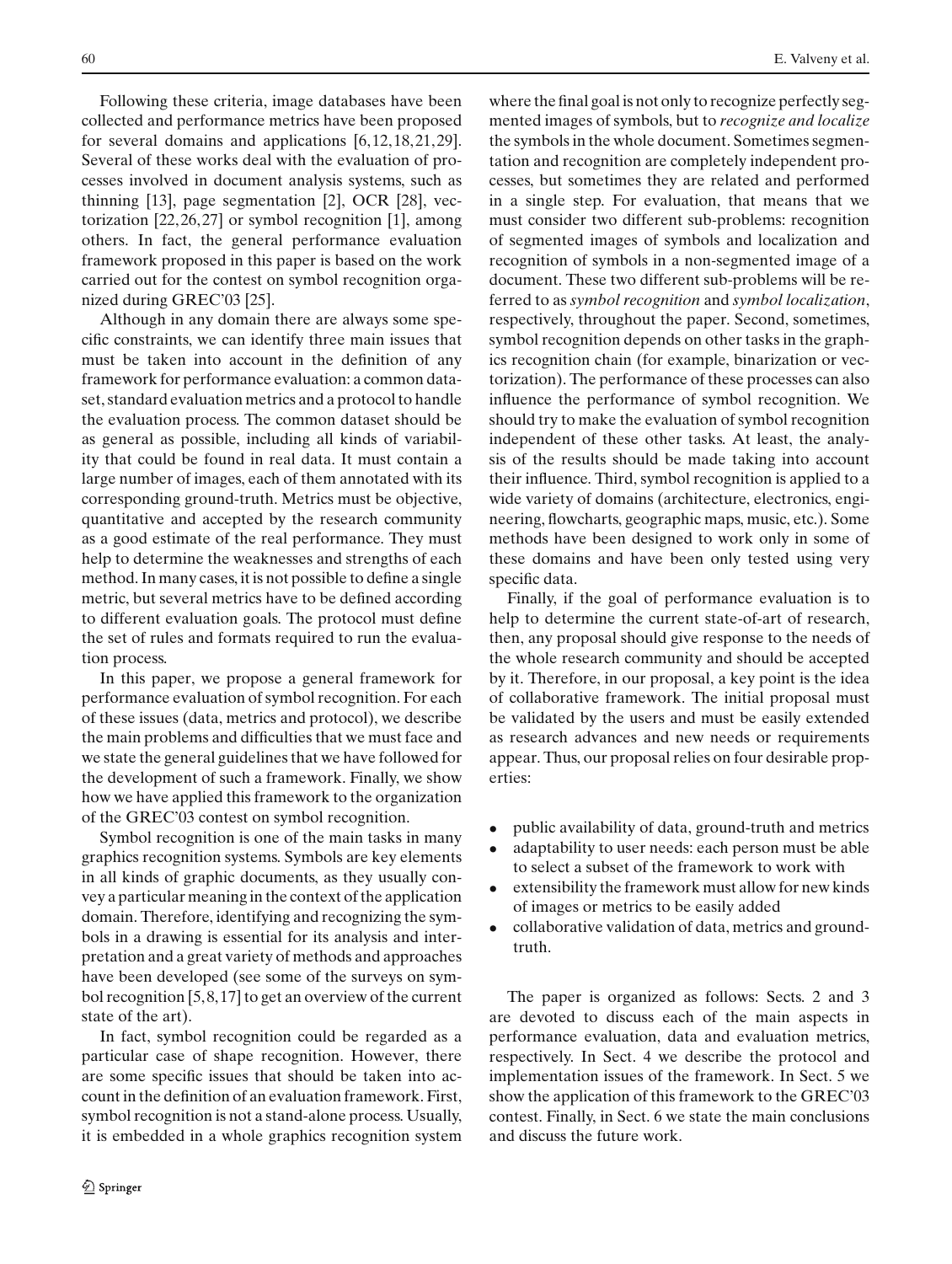## <span id="page-2-0"></span>**2 Data**

One of the key issues in any performance evaluation scheme is the definition of a common set of test data. Running all methods on this common set will permit to obtain comparable results. This set should be generic, large, and should contain all kinds of variability of real data.

In symbol recognition, generality means including all different kinds of symbols, i.e., symbols from all applications (architecture, electronics, engineering, flowcharts, geographic maps, music, etc.) and symbols containing all types of features or primitives (lines, arcs, dashed-lines, solid regions, compound symbols, etc.). In this way, we will be able to evaluate the ability of recognition methods to work properly in any application.

On the other hand, variability can be originated by multiple sources: acquisition, degradation or manipulation of the document, handwriting, etc. All of them should be taken into account, when collecting test data in order to evaluate the robustness of recognition methods.

However, in symbol recognition many methods are specifically designed for a particular application or a particular kind of symbols under specific constraints. Therefore, it is not possible to define a single dataset containing all kinds of images. Then, following the general principle of adaptability, stated in the previous section, we propose to define several datasets, instead of a single one. Each dataset will be labeled according to the kind of images contained in it. In this way, users can select the datasets they want to use according to the properties of their method. In addition, we can generate as many datasets as required, combining all kinds of symbols and criteria of variability.

Therefore, we need to establish some criteria to classify and organize all kinds of symbols (Sect. [2.1\)](#page-2-1). Then, we must also identify and categorize all kinds of variability of real images (Sect. [2.2\)](#page-2-2). Finally, we will be able to discuss how to collect and generate a large amount of data and organize it according to these criteria of classification (Sect. [2.3\)](#page-3-0).

#### <span id="page-2-1"></span>2.1 Classification of symbols

In general, there are two points of view for classifying evaluation tests and their associated data [\[9\]](#page-15-16): technological and application. The technological point of view refers to the evaluation of methods as stand-alone processes trying to measure their response to varying methodological properties of input data and execution parameters. Datasets must be independent of the application and must differ on the kind of image features. For symbol recognition this point of view corresponds to the generic evaluation of performance independently of the application domain. Image features will be the different shape primitives that can be found in the symbols. According to the data used in the contest, we have identified three shape primitives: straight lines, arcs and solid regions. However, new primitives (for example, dashed lines, text, textured areas) could be added to the dataset if required.

On the other hand, the application point of view refers to the evaluation of methods in a particular application scenario. Different datasets will correspond to different application domains of a given method, and each dataset will only include specific data for the given application. In symbol recognition, categories refer to the different domains of application: architecture, electronics, geographic maps, engineering drawings or whatever domain we should consider.

We have used this double criteria to classify symbols in our framework. The support for it is that algorithms are usually designed using these two points of view too. Some methods are intended to be as general as possible, and work well with symbols in a wide range of applications. On the other hand, some other methods are intended to be part of a complete chain of a graphics recognition system in a particular application domain. They are specifically designed to recognize the symbols in that application.

These are the two main criteria for classifying test data. But from a more general viewpoint, we can use labels corresponding to property/value pairs. The property can refer to the application domain, primitives, origin, etc., while values are occurrences of these properties (respectively, architecture/electronic/*...*, segments/arcs and segments/*...*, CAD design/sketch/*...*). This provides a general labeling system which can be easily extended, allowing to define as much data as needed.

Therefore, we will assign at least two categories of labels to each symbol: one with the domain of the symbol and the other with the set of primitives composing it. Each dataset is also labeled in the same way according to the symbols included in it. With this organization each user can select those datasets that fit the features of the method under evaluation. In addition, new categories of data can be easily added or modified and therefore, the framework can evolve according to research needs. In Fig. [1](#page-3-1) we can see several examples of images classified according to both points of view. Note that each symbol can be included in several categories.

#### <span id="page-2-2"></span>2.2 Variability of symbol images

Robustness to image degradation is essential for the development of generic algorithms. Then, a framework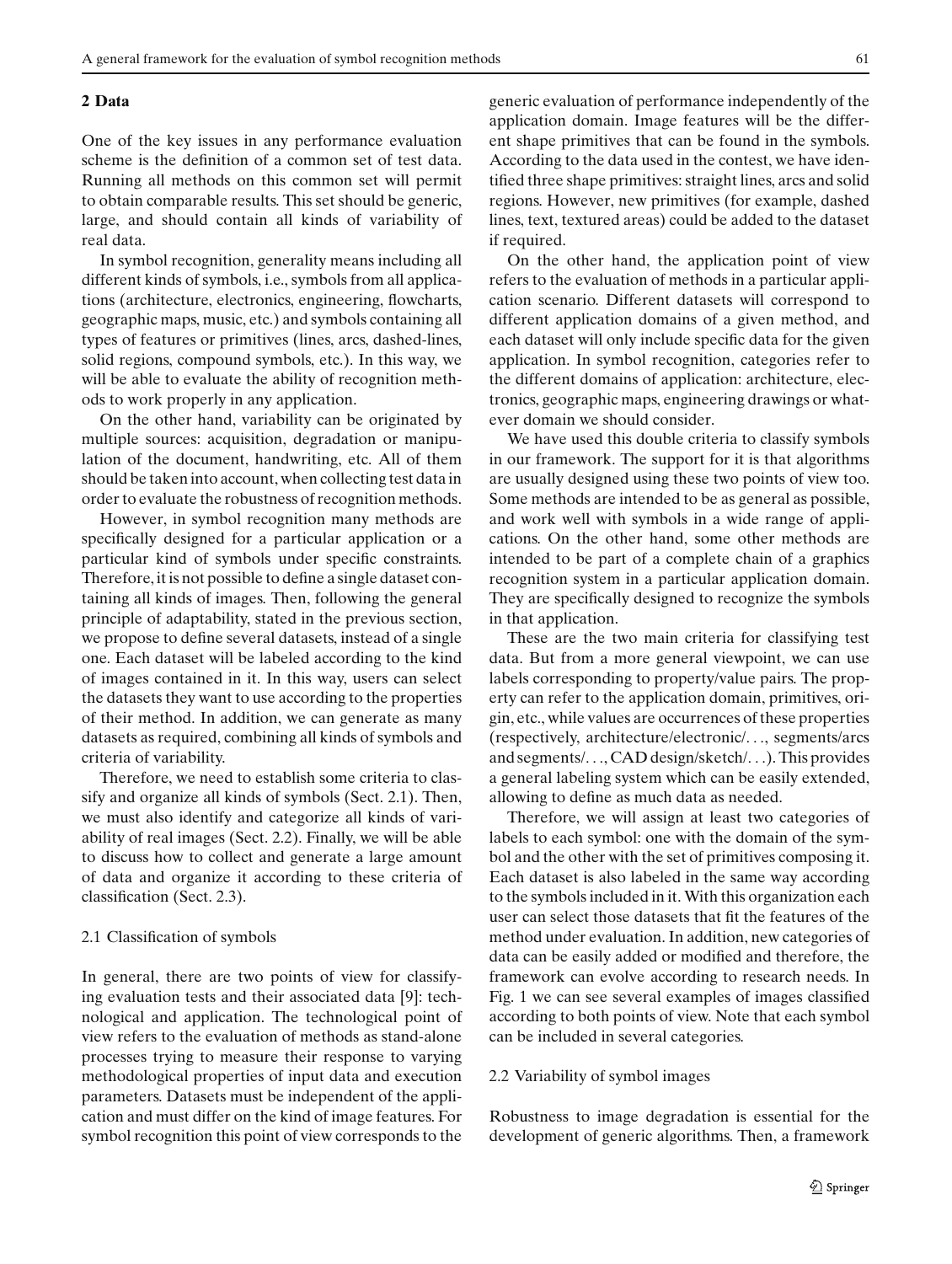

<span id="page-3-1"></span>**Fig. 1** Classification of the same images according to the two points of view: **a** technological, **b** application

for performance evaluation must include all kinds of degradation in the test data. Besides, images should be ranked according to the degree of degradation in order to be able to determine whether the performance decreases as the difficulty of images increases.

In general, we can distinguish four sources of variability in symbol recognition:

- acquisition parameters: acquisition device (scanner, camera or online device) and acquisition resolution
- global transformations: global skew of the document, rotation and scaling of symbols
- binary noise: degradation of old documents, photocopies, faxes and binarization errors.
- Shape transformations: missing or extra primitives (due to segmentation errors) and shape deformations due to hand-drawing.

We need to guarantee that all these types of degradations are included in the common dataset. We will generate different datasets corresponding to each kind and degree of transformation and to selected combinations of them. Each dataset will be labeled accordingly too.

## <span id="page-3-0"></span>2.3 Generation of test data

According to the principles stated in previous sections we need to collect a large number of images. These images will be organized into several datasets, including all kinds of symbols described in Sect. [2.1](#page-2-1) and all types of variability identified in Sect. [2.2.](#page-2-2) In addition, images must be labeled with the ground-truth, i.e., the expected result. We have to collect segmented images of isolated symbols, but also non-segmented images of documents in order to evaluate both symbol recognition and symbol localization, as stated in Sect. [1.](#page-0-0)

There are basically two possibilities for collecting test data: to use real data or to generate synthetic data. In the following of this section, first, we will discuss the advantages and drawbacks of each approach and how we use them in our framework. Then, we will consider some other specific issues related to the generation of data for evaluation of symbol recognition.

# *2.3.1 Real data*

Clearly, the main advantage of using real data is that it permits to evaluate the algorithms with the same kind of images as for real applications. Then, evaluation will be a very good estimate of performance in real situations. However, manually collecting a large number of real images is a great effort, unaffordable in many cases. The task of annotating images with their corresponding ground-truth is also time-consuming, and errors can easily be introduced. Another disadvantage is the difficulty of collecting images with all kinds of transformations and noise. Besides, it is not easy to quantify the degree of noise in a real image. Then, it is not possible to define a ranking of difficulty of images according to the degree of noise.

## *2.3.2 Synthetic data*

As an alternative, we can develop automatic methods to generate synthetic data. Clearly, the main advantage is that it allows to generate as many images as necessary, and the annotation of images with the ground-truth is also automatic. Then, manual effort is reduced. However, we need to devote research effort to the development of models and methods able to generate images resembling real ones with all possibilities of noise and transformations. This is not an straightforward task in many cases although several works have been done in related fields of document analysis [\[3](#page-15-17)[, 11](#page-15-18), [15](#page-15-19)[, 16](#page-15-20)]. Images generated using these methods will be easily classified according to the type and degree of noise or degradation applied, permitting to assess the reduction in performance with increasing degrees of image degradation.

We argue that both types of images are useful in a general framework for performance evaluation of symbol recognition. We believe that real images are the best test for assessing performance in symbol localization. It is really difficult to develop automatic methods to generate non-segmented images of complete graphic documents. Besides, as we can find many symbols in a single graphic document, not many images are required. The problem can be the annotation of images with the ground-truth. We discuss it in Sect. [3.3.](#page-6-0)

On the other hand, synthetic images are the only way to perform evaluation tests with large sets of segmented images taking into account all degrees of degradation and variation. In this case, many images are required and it is easier to develop methods for their generation. In our framework we have developed methods for the generation of global transformations, binary noise (based on Kanungo's method [\[15](#page-15-19)] and shape transformation (based on active shape models [\[25](#page-15-12)]).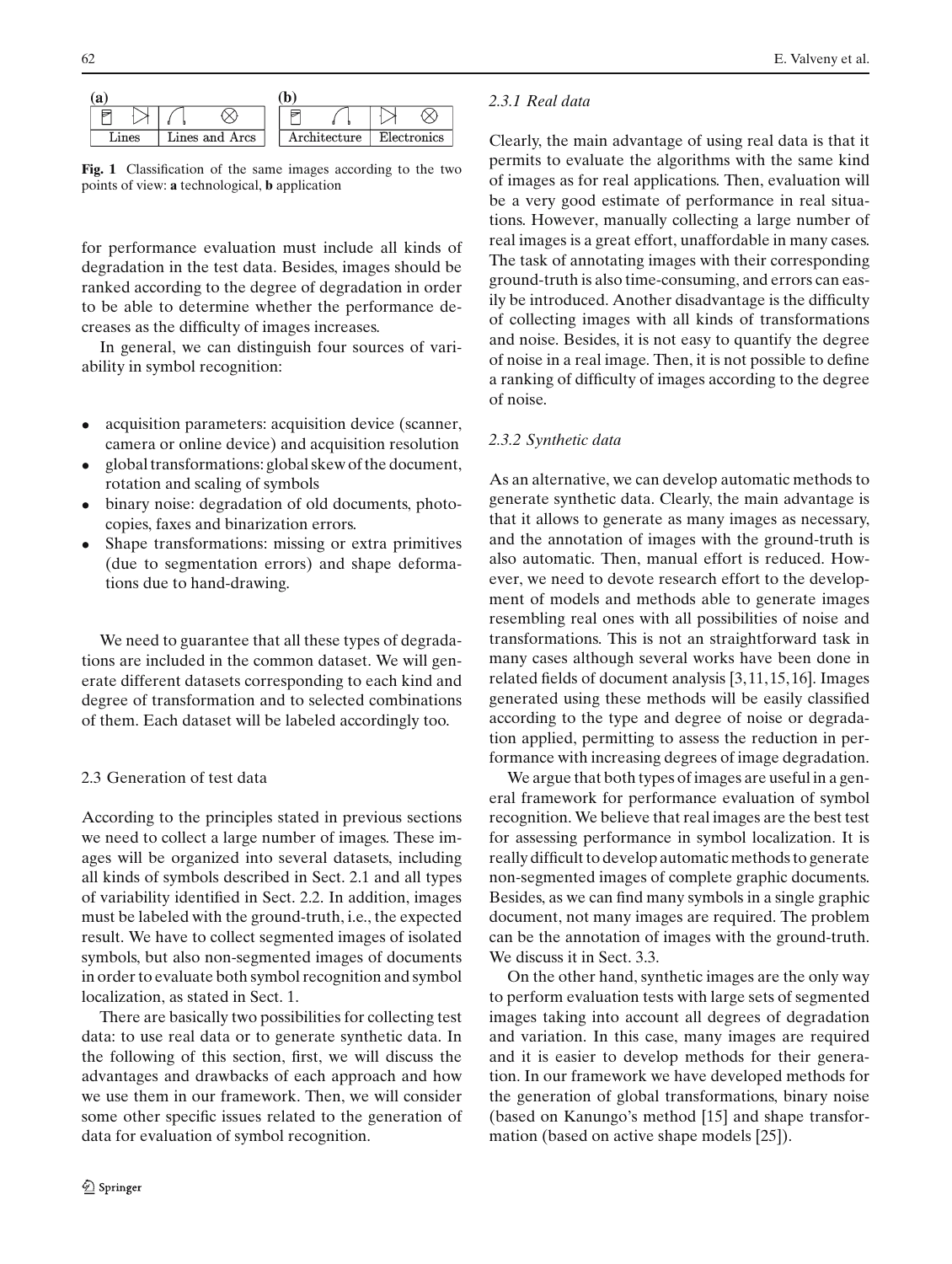

<span id="page-4-1"></span>**Fig. 2** Generation of data: **a** synthetic images, **b** real images

Figure [2](#page-4-1) shows both synthetic and real images for symbol recognition.

### *2.3.3 Specific issues*

In addition, we have to take into account two other specific issues of symbol recognition when generating test data.

• *Relation to vectorization*: As explained in Sect. [1](#page-0-0) symbol recognition is simply one task in the graphics rec-

ognition chain. Vectorization is usually performed as a previous step for recognition and then, many symbol recognition methods work directly on the vectorial representation of the image. The problem is that, although there is not an optimal vectorization method, the result of vectorization can influence the performance of recognition. Then, apart from a raster representation of images, we must also provide images in a common vectorial format so that all methods can use the same vectorial data and recognition results are not influenced by the selected vectorization method. For images that can be automatically generated in vectorial format, we can provide images in their ideal vectorial representation, without need for applying any vectorization method. If not possible (for example, for real images of for synthetic images with binary degradations), we should apply different standard vectorization methods to the raster image.

• *The problem of scalability*: One of the problems in symbol recognition [\[17](#page-15-15)] concerns scalability: many methods work well with a limited number of symbol models, but their performance decrease when the number of symbols is very large (hundreds or thousands of symbols). One of the goals of the evaluation of symbol recognition must be to assess the robustness of methods with a large number of symbols. Then, for each kind of test several datasets with an increasing number of symbols will be generated.

# <span id="page-4-0"></span>**3 Performance evaluation**

## 3.1 Objectives

In some pattern recognition fields, the main goal of evaluation is the definition of a global measure that permits to determine the "best" method on a standard and common dataset. However, it seems difficult to follow the same approach for symbol recognition. As we have stated in previous sections, performance of symbol recognition depends on many factors and it is not realistic trying to define a single measure and dataset taking into account all of them. Then, as symbol recognition remains an active research domain, it seems more interesting to focus on analyzing and understanding the strengths and the weaknesses of the existing methods. This will be the main goal of the proposed evaluation framework.

In this context, evaluation relies on three issues: first, the definition of a number of standard datasets, covering the full range of variability, as discussed in Sect. [2.](#page-2-0) Second, the definition of a set of measures, each of them aiming at evaluating a specific aspect of performance.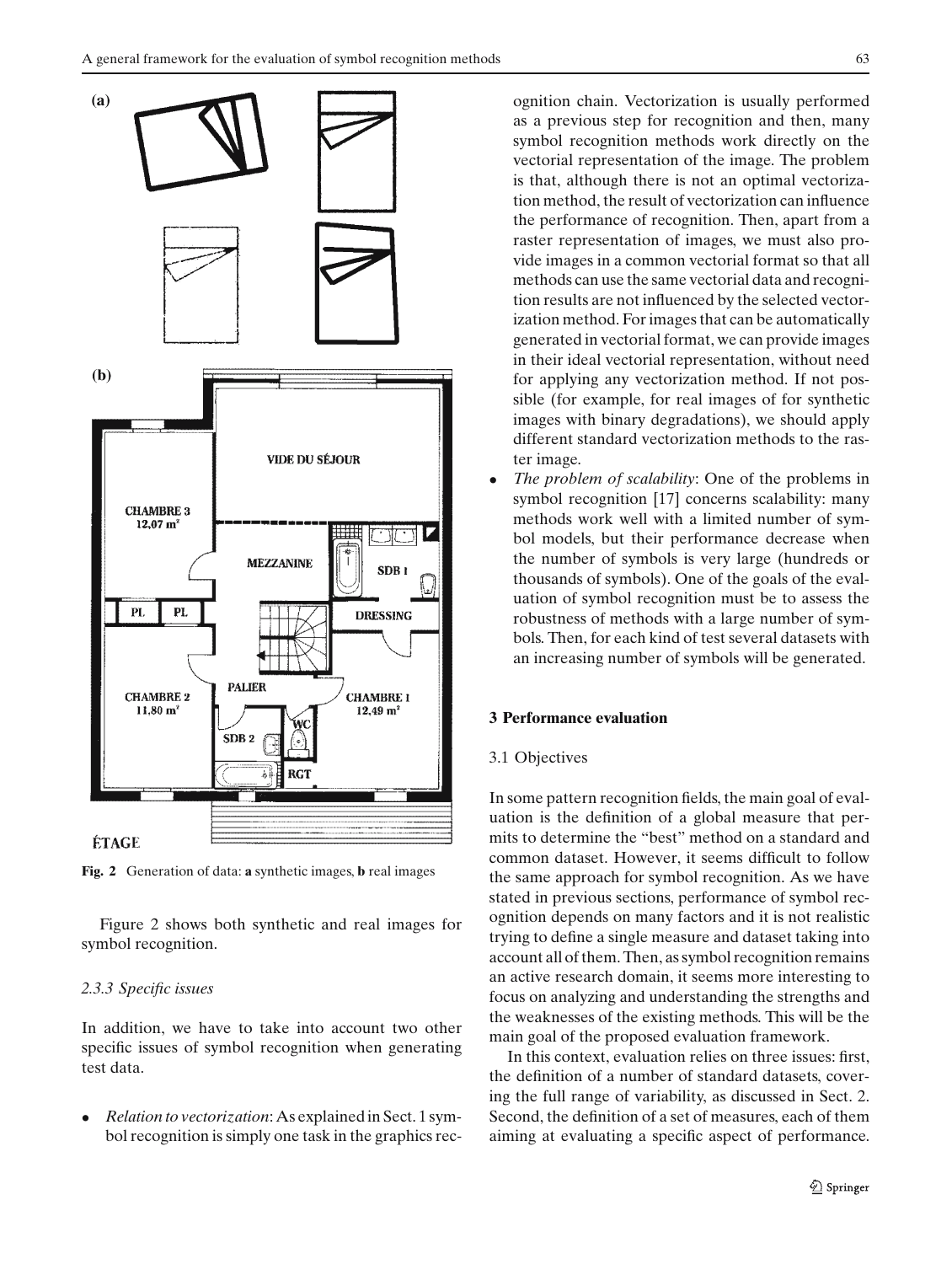This will be discussed in Sect. [3.2.](#page-5-0) The definition of metrics is highly related to the definition of the ground-truth. This point will be developed in Sect. [3.3.](#page-6-0) Third, the analysis of the results after calculating all the measures over all the datasets, in order to draw conclusions on the strengths and weaknesses of each method (Sect. [3.4\)](#page-7-1).

# <span id="page-5-0"></span>3.2 Metrics

In the last years, several graphics recognition contests have been organized, notably in the framework of the International Workshop on Graphics Recognition (GREC). As a result of this effort, several metrics and protocols have been developed [\[14](#page-15-21), [22](#page-15-8)[, 26](#page-15-9)], with more or less success, as sometimes, they favor the properties of some of the contestant methods.

A similar work has to be done for symbol recognition: what is the measure that permits to say that a given symbol recognition method is good? Clearly, the answer will be different for each of the two sub-problems identified in Sect. [1:](#page-0-0) *symbol recognition* and *symbol localization*. In the first case, for the recognition of isolated symbols, it can be enough to count the number of correctly recognized symbols. But, in the second case, other information, such as location, orientation and scale of symbols should also be considered. Thus, in the following, we will discuss different metrics for each of these sub-problems.

### *3.2.1 Symbol recognition*

It seems clear that the basic metric for symbol recognition should be to test if the recognized symbol matches the test symbol according to the ground-truth. Thus, the recognition rate is the main evaluation criteria. This was the simple approach used in the GREC'03 contest. Because of the wide number of open questions regarding performance evaluation of symbol recognition, we decided, in a first time, to consider only the basic features in order to advance in a better understanding of all issues involved in it.

However, we believe that this criteria could be complemented with other measures, in order to get a deeper analysis of recognition methods, taking into account other evaluation aspects. For example,

- The recognition rate, considering second or third candidates, if this information is provided by some methods.
- The orientation and scale of the symbol: we could complete the recognition rate with a measure of the accuracy in recovering the orientation and scale of the symbol. This measure can be based on the

difference between the orientation and scale provided by the recognition method and the groundtruth.

- The computation time: we propose to use the average time per image. This metric will allow to compare the results on tests with different number of images or symbols. However, to be comparable, all recognition methods should be run on the same machine under the same conditions. That should be considered in the definition of the protocol (Sect. [4.2\)](#page-7-2).
- Scalability, i.e., how the performance degrades as the number of symbol models increases. We can measure it according to the degradation of recognition rates or according to the computation time.

#### *3.2.2 Symbol localization*

In the best of our knowledge, no performance evaluation has ever been organized on symbol localization. For this task, the problem of defining accurate metrics is harder than in the case of symbol recognition. We have to face two issues: the representation of the symbols, and the definition of the metric itself.

The representation of a symbol (in the ground-truth as well as in the recognition result) must include not only an identifying label (as in the case of symbol recognition), but also the location of the symbol. The problem is that it is not easy to define a single representation of the location of a symbol. The best representation will depend on the kind of method. For example, if a recognition method works on the raster representation of a symbol, the symbol location has to be computed with respect to the related set of pixels. But if a recognition method works on the vectorial representation of the symbol, its location has to be computed with respect to the involved set of vectorial primitives, maybe taking into account some attributes of these primitives, such as thickness. Clearly, both representations do not have to be equal.

In fact, we argue that the representation of the location of a symbol must be unique and independent of the kind of method or image format, as the definition of multiple representations arise the following issues:

- Multiple metrics have to be defined as the definition of the metric depends on the representation of the symbols. This can permit to define more accurate metrics but also requires to take into account all possibilities.
- Multiple representations also lead to the definition of multiple ground-truth for the same data.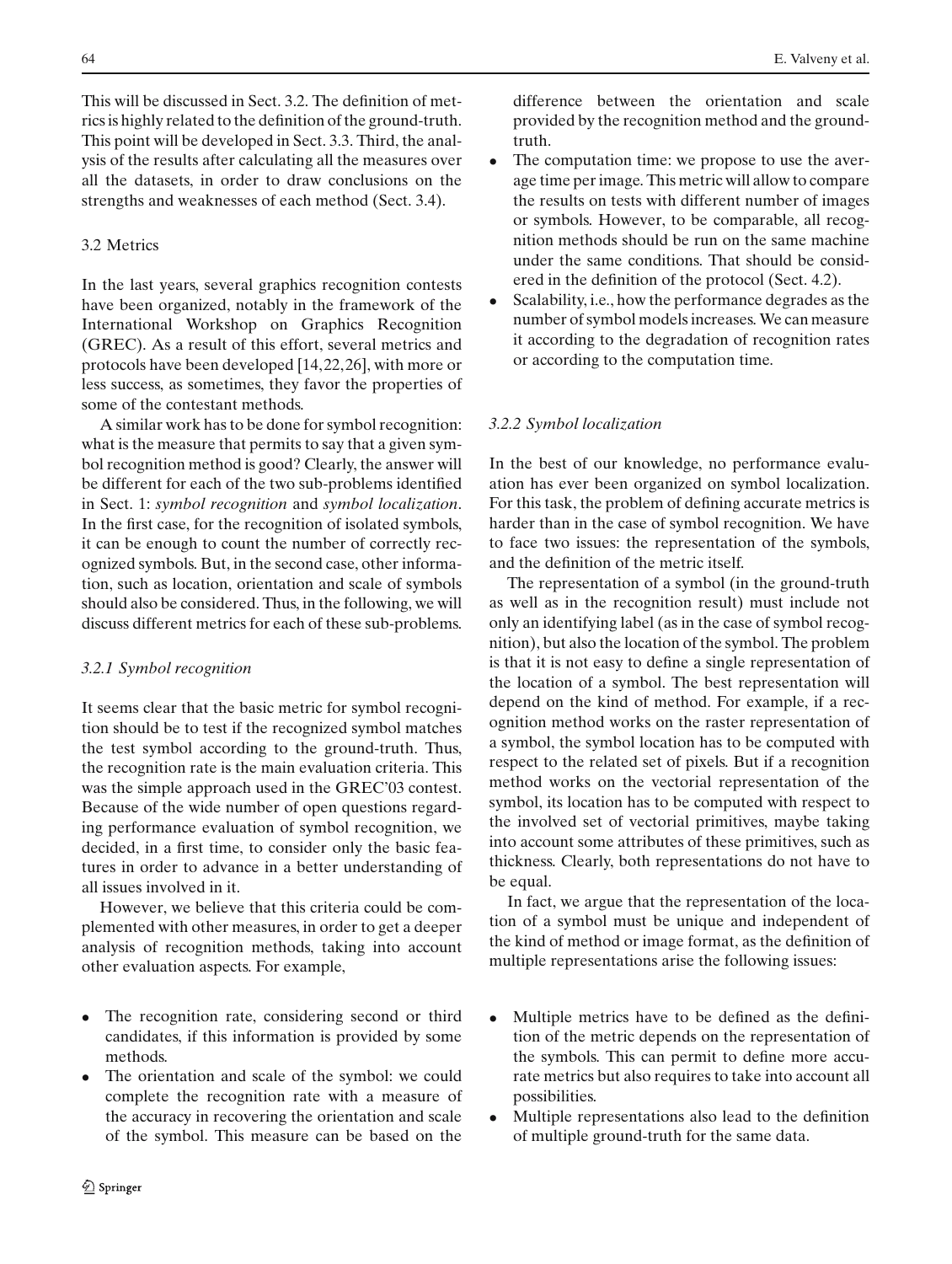• Multiple metrics and multiple ground-truth then lead to multiple performance analysis as it will be difficult to compare results evaluated with different metrics.

As a first approach for representing the location of a symbol, we propose the use of basic including rectangles, that enclose symbols, as described by Mariano et al. [\[20](#page-15-22)]. This representation seems to be simple and efficient. These rectangles can even be defined as bounding-boxes.

Then, the metric between a ground-truth symbol and a result symbol can be based on the percentage of overlapping between their including rectangles, in the case that their associated labels match. Otherwise, the similarity value will be 0. This metric permits to work at the desired level of accuracy. We can fix a threshold so that only symbols with a percentage of overlapping above this threshold are considered as recognized. In this way, defining several thresholds, we can obtain different recognition results at different levels of accuracy.

In order to combine the results of the metric obtained for every symbol in the image, we propose to adopt a metric similar to the one used during the ICDAR'03 conference on the robust reading competition [\[19\]](#page-15-23) for the text recognition in everyday scenes. The definition principles are based on the fact that the metric must favor the most pertinent applications, and penalize trivial solutions, like the definition of a single bounding-box which fully overlaps the image, or the definition of an excessive large number of bounding-boxes.

So the proposed metric is based on the notions of *precision* and *recall*. For a given test, let *T* be the number of targets belonging to the ground-truth, and *R* the set of results supplied by an application. The number of exact results is called *e*. The precision *p* is then defined as the number of exact results divided by the number of results:

$$
p = \frac{e}{|R|}.
$$

Thus, the applications that overestimate the number of results are penalized by a little precision score. The recall *r* is defined as the number of exact results divided by the number of targets:

$$
r=\frac{e}{|T|}.
$$

Thus, the applications that underestimate the number of results are penalized by a little recall score. The precision and the recall may then be combined, if needed, to determine the global score *s*, expressing the recognition rate:

$$
s = \frac{2}{(1/p) + (1/r)}.
$$

## <span id="page-6-0"></span>3.3 Ground-truth

As said above, the definition of the ground-truth depends basically on the representation of the symbols. Once again, we have to distinguish between the definition of the ground-truth for symbol recognition and for symbol localization.

If we consider symbol recognition, where only segmented symbols are involved, ground-truthing can be a simple task. It basically consists of determining the label of the symbol and this can be easily done by an human operator and even, more easily by an automatic method of image generation. If we also want to take into account the accuracy in orientation and scale, we must include this information in the labeling of the symbol too. But this can be easily done with an automatic method of image generation.

However, if we consider symbol localization, groundtruthing is more difficult. In this case, both the label and the location of the symbol have to be defined. According to the single proposed metric (see Sect. [3.2\)](#page-5-0), the definition of the ground-truth is also unique, and then easier and more realistic to manage.

Although the representation of the symbol gives a theoretical and concrete framework for the definition of the ground-truth, some differences can exist between the theoretical definition and the real definition of a given ground-truth. Indeed, the bounding-box defined by one person for a given symbol could appear misplaced to another person. Thus, there is a part of personal and subjective interpretation in the definition of the ground-truth.

This point can be a serious problem, as the groundtruth has to be accepted by the whole community to be fully considered as a reference. To address this issue, we are fully convinced that a collaborative framework is required, as already pointed out in Sect. [1.](#page-0-0)

The basic idea is to involve a ground-truth designer and some ground-truth validators for a given groundtruth. Meanwhile, a ground-truth definition can be modified if it is not satisfactory. Of course, a groundtruth designer of some test data cannot be the groundtruth validator of the same test data too. Once a ground-truth is validated by some people, say two or three, then, it can be considered valid. This organization could be compared to a review process for a scientific conference. Obviously, this organization is easier to implement if a collaborative tool is available, as the associated workflow is crucial. This tool includes the following features: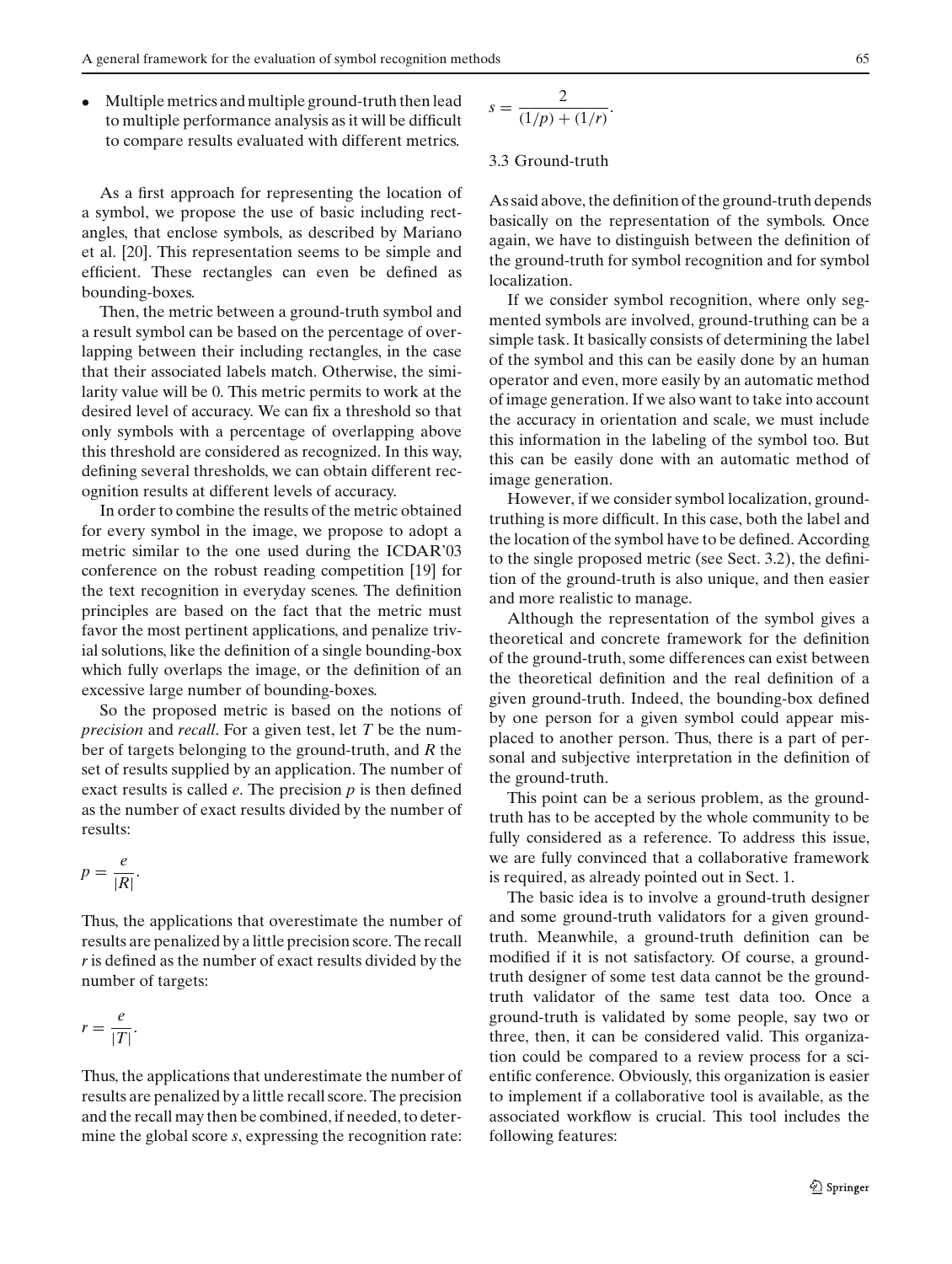- General ground-truthing functionalities: images visualization (raster, vectorial), bounding-box definition, label definition *...*
- Directly interfaces with the database implementing the information system containing all information required for performance evaluation:
	- information about the data: models of symbols, test data and related ground-truthing.
	- information about users involved in the evaluation: their role and corresponding access privileges (ground-truth design and validation, data contributor *...*)
- The collaborative tool must be unique, in order to be used in good conditions by all people involved in the ground-truthing process. This implies that it has to be available for a sufficient number of platforms and ensures that all people work with the same environment or references.

We want to point out that these principles and this framework are a priori necessary in order to ensure that test data, as well as their associated ground-truth, are considered as valid by the whole community, and not by only one person. All the performance evaluation process relies on this assertion.

## <span id="page-7-1"></span>3.4 Analysis of the results

The results of the participants have to be analyzed in order to determine the objectives of such a performance evaluation campaign: the understanding of the strengths and the weaknesses of the existing methods. This analysis must be done with respect to the considered categories of data, the number of model symbols involved and several other interesting criteria.

Independently of this large number of criteria, we would point out that basically the analysis can be led from the data point of view (data based), as well as from the methods point of view (methods based). Indeed, if it is interesting to understand what are the methods giving good results with a lot of data, it is also interesting to understand what are the data difficult to recognize with respect to the several recognition approaches. The interest of a performance evaluation campaign is guided by these two points of view.

Based on the metric that has been defined for symbol recognition, we propose to define an index that permits to perform the analysis of the results from different points of view. This index is a measure of the degradation of the performance along a set of tests with an increasing level of difficulty. Let  $r_0$  be the recognition rate for the test acting as the reference test (it should be

the "easiest" test in the series). Then the degradation of performance for a given test *i* is defined as

$$
d_i = \frac{r_0 - r_i}{r_0}.
$$

This index gives the measure of how the original performance degrades when some kind of degradation is applied to the original images. As the index is normalized by the original recognition rate it provides a good estimate of the loss of performance as it does not depend on the recognition rate for ideal images.

In this way, we can measure the robustness of recognition methods to several properties, such as scalability or degradation. We simply need to define a series of tests with an increasing number of symbols (for scalability) or with different levels of degradation and compute the degradation index for every test. Some examples of the application of this index to the analysis of the results will be shown in Sect. [5.](#page-10-0)

# <span id="page-7-0"></span>**4 Implementation**

## 4.1 Introduction

The implementation of any performance evaluation system requires the definition of a set of tools and protocols in order to execute the tests, exchange information between the participants and the organizers and manage all the information about test data and results. This set of tools and protocols must rely on the general concepts stated in Sect. [1,](#page-0-0) such as the public availability of data, the adaptation to user requirements and the simplicity of management.

Among all these issues, in the remainder of this section we will discuss the main ideas regarding protocols and formats (Sect. [4.2\)](#page-7-2), the organization of datasets (Sect. [4.3\)](#page-9-0) and the general architecture of the system (Sect. [4.4\)](#page-9-1).

## <span id="page-7-2"></span>4.2 Protocols and formats

Whatever the evaluation criteria and data, an evaluation framework must provide formats and tools allowing to exchange information about models, tests and results [\[24](#page-15-24)]. In performance evaluation of symbol recognition, the first issue is about the format of images. One basic assumption to be made is that the format of images must not degrade the original image and must be freely available for all participants. As there are methods working on raster binary images and methods working on vectorial images, whenever it is possible, we have to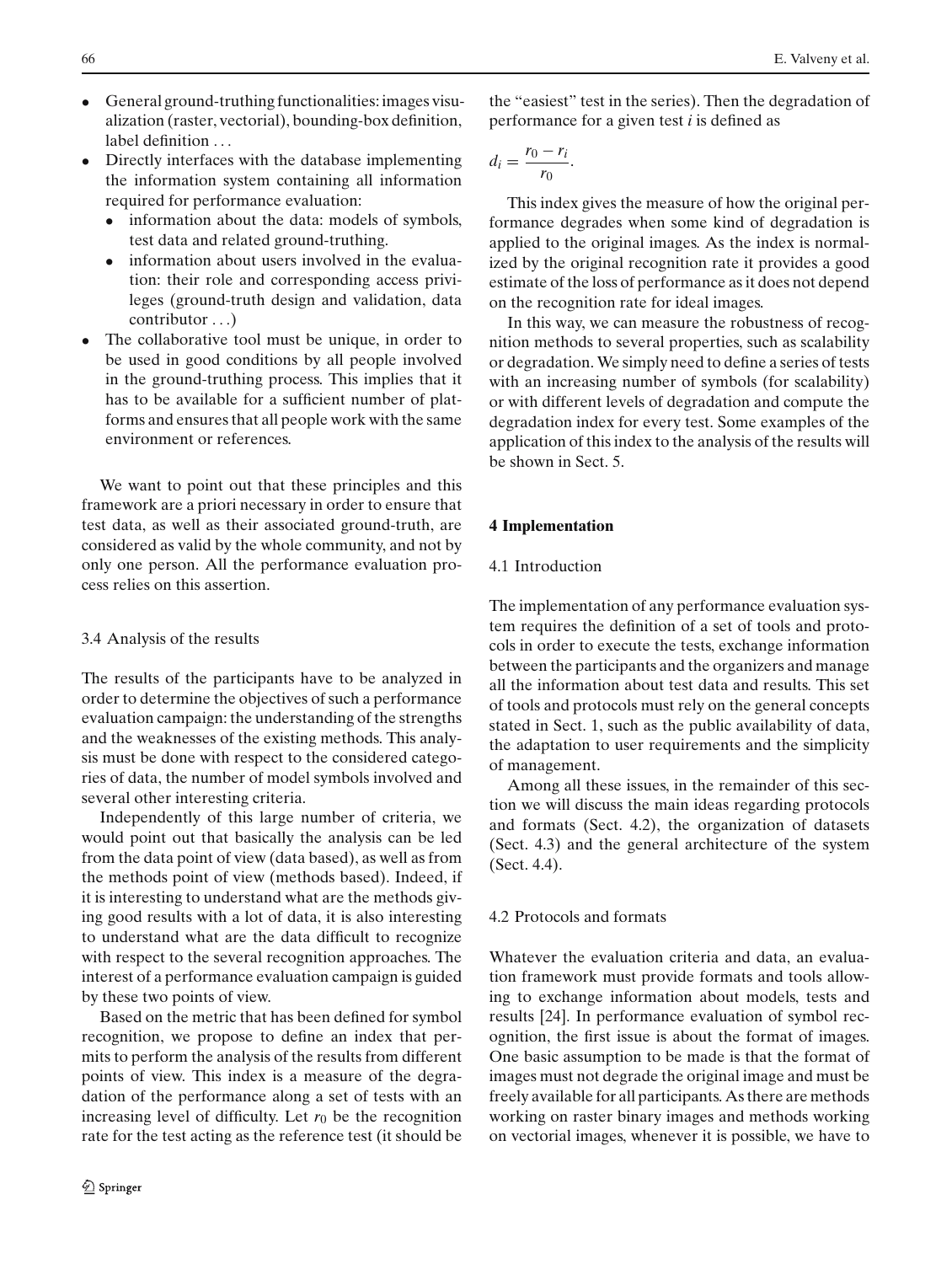

<span id="page-8-0"></span>**Fig. 3** Overview of the discribed performance evalution system

provide test images in both formats. Raster images are not a big problem as there are a lot of very popular solutions (such as TIFF, BMP and PNG). On the vectorial side, some "standard" formats exist, such as DXF or more recently SVG, but they are complex to manage. Thus, we have decided to use a simpler vectorial representation, the VEC format proposed by Chhabra and Phillips [\[4](#page-15-25)]. This simple format have already been used in other contests on graphics recognition (vectorization and arc detection) and therefore, it is already known by the symbol recognition community. Moreover, the simplicity of its definition would permit to eventually extend it, if required.

To manage the contest, several other file formats are required to precisely describe the tests, the results and the ground-truth. In this case, the choice of the format is a question of finding the best compromise that permits to express all the information that is required without obliging the participant methods to interface with too complex formats. We have found that XML fulfills these requirements as it is a flexible and standard format, allowing to easily describe complex information. Moreover, the use of a DTD or a scheme can help to normalize the data, avoiding description problems or confusions, and associated with the XSLT style-sheets, it allows the extraction and filtering of data that can be automatically processed, both for participants and organizers. Examples of these XML files can be seen in Figs. [3](#page-8-0) and [4.](#page-8-1)



**Fig. 4** Fifty symbols used in Contest

<span id="page-8-1"></span>Another important issue is the protocol for execution of the tests. Following the principle of adaptability to user requirements, the basic idea must be to give each participant the possibility to choose which tests he want to compete in, according to the features of his method. To achieve this point, each test has to be considered as a stand-alone part and described with an independent XML file as explained in the next section. This principle is useful in some other situations. Thus, if a program crashes during a test, it is able to run the other tests.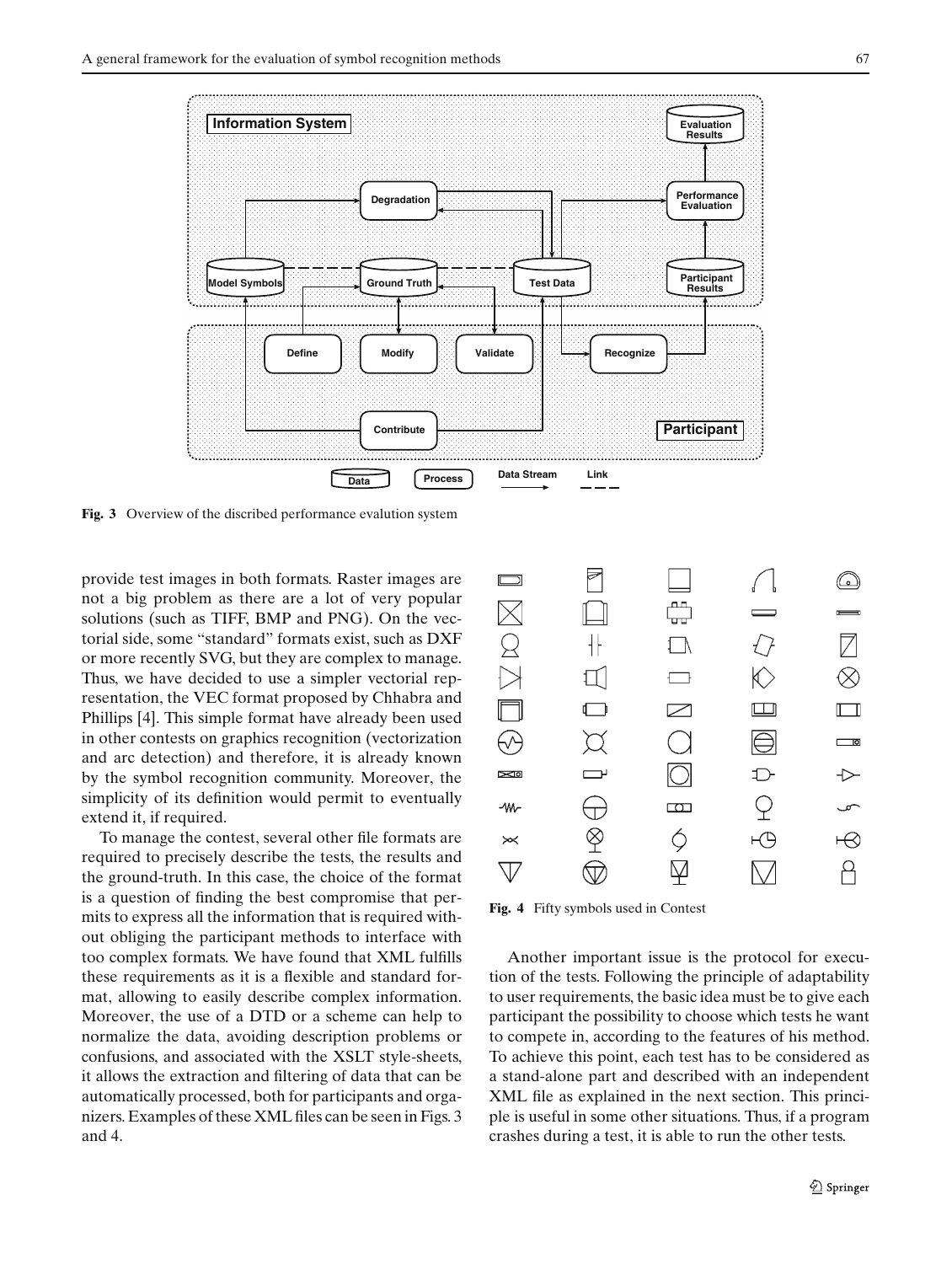The model that we have selected for the execution of the tests is a distributed model: each participant can take a file describing a test, execute it locally and then, provide the XML file with the results to the organizers. This option gives the maximum freedom to the users, for example regarding the platform of development or the interface of the recognition method. This is coherent with the general principles of the framework, but it can also have some drawbacks as the organizers do not have complete control on the development of evaluation and on some of the results. For example results regarding computation time are not fully comparable.

Finally, we want to point out that the availability of the framework (formats, data, etc.) is very important. In the context of performance evaluation, information about formats and data is required to prepare the methods for running the tests and for learning purposes.

## <span id="page-9-0"></span>4.3 Organization of datasets

A general framework for performance evaluation must include a very large number of datasets, taking into account all the variability described in previous sections. In order to manage this volume of datasets, we have to organize and classify them according to their properties. We will achieve this goal in a double way. On one hand, internally, we will store all information of every test in the information system that supports the evaluation framework and is described in the next section. On the other hand, externally, we will make it public to the participants by providing an XML description file for every test, as can be seen in Fig. [3.](#page-8-0) This file contains all the information that a participant has to know about a test:

- the name of images
- the ground-truth for each image (for training sets only)
- the category of symbols (as described in Sect. [2.1\)](#page-2-1) from technological and application point of view
- the number of symbols involved in the dataset (for scalability issues)
- supported formats for images in the test
- whether the test corresponds to segmented or nonsegmented images
- whether the test includes real or synthetic images
- whether the image acquisition is online or offline
- the type and degree of degradation applied to the data.

This organization allows to describe each test, so its associated properties are known. In this way, each participant can select the tests with the properties that fit to the method being evaluated. Moreover, it facilitates the analysis of the results, as it allows to organize the analysis according to the properties of the tests.

#### <span id="page-9-1"></span>4.4 Information system

In order to manage all this framework, we propose to implement an information system supporting all required features. This information system must be implemented on the organizer's side, but it must be of public access and available through the Web with standard navigation tools. It plays the role of a public repository where any user (participant, organizer, ground-truth validator) can find all the required information about the evaluation process. However, the users are not tied to the implementation of the information system as the access is done through the web and all the exchange of information through the XML files that have been described in Sect. [4.2.](#page-7-2) Providing public access to all the information about data stored in the information system permits to set up a continuous evaluation framework. Evaluation does not depend on some predefined milestones, such as the organization of specific contests, but any user can, at any moment, download a set of tests, run a given method on them and provide the results back to the organizers. In this way we obtain the maximum flexibility for evaluation of current research.



<span id="page-9-2"></span>**Fig. 5** Samples of some degraded images generated using the kanungo method for each model of degradation used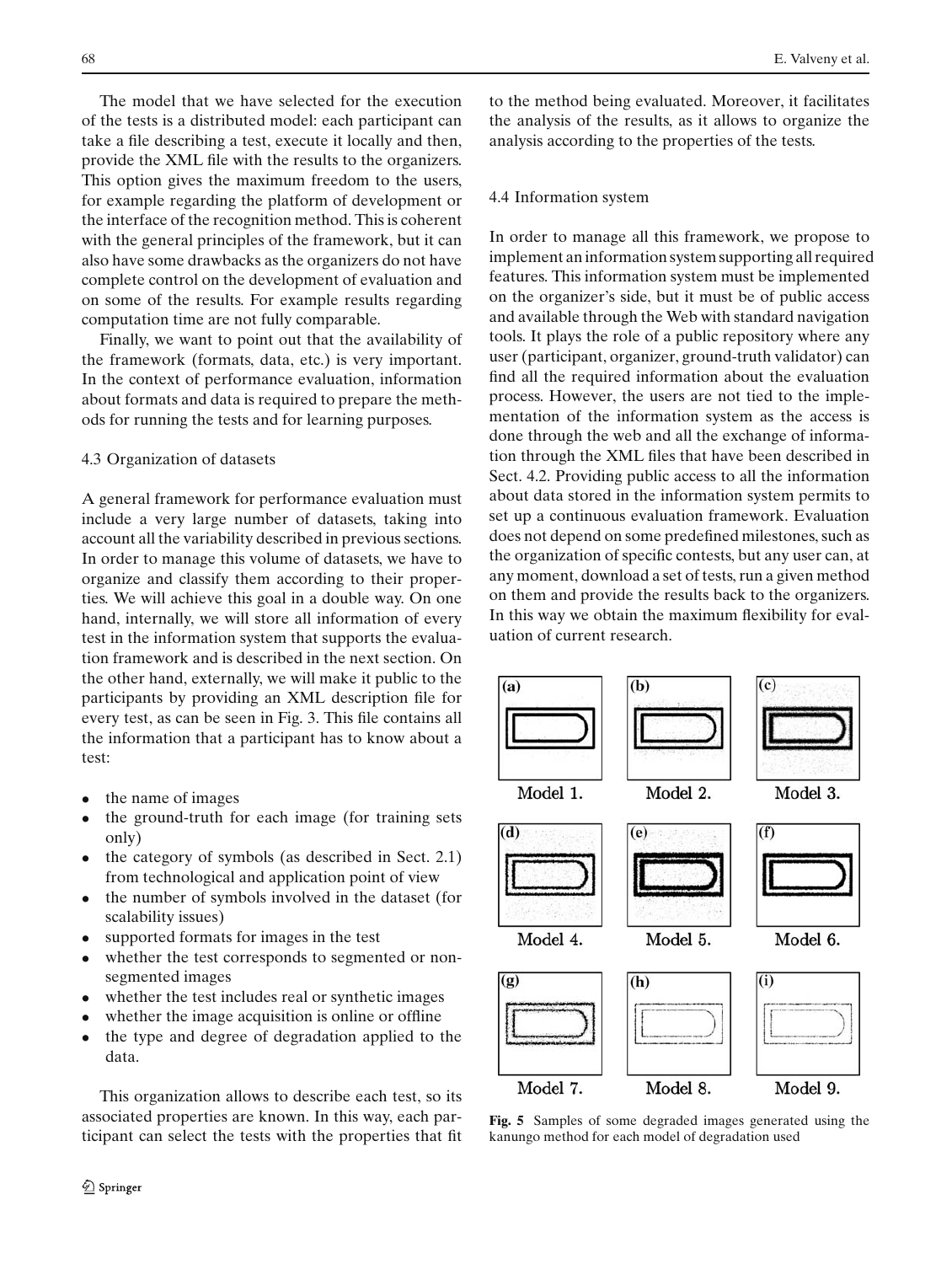An overview of the system is presented in Fig. [5.](#page-9-2) Of course, the processes associated to the "participants" are related to all kinds of participants (contributors, groundtruth designers, contest participants *...*) and some constraints are associated to the system. In particular, a participant cannot validate a ground-truth he has defined before, he cannot get his own test data (at least if it has not been degraded before), etc. Our aim is to point out that collaborative aspects must be taken into account from the beginning of the design of such a system.

# <span id="page-10-0"></span>**5 Application of the framework: contest on symbol recognition at GREC'03**

In this section we will show an example of application of the general framework presented before used in the*First Contest on Symbol Recognition* held during GREC'03. In this section we will explain how we have defined the two main issues involved in evaluation systems: data and metrics. We will also show the results obtained by the participants in the contest.

# 5.1 Data

The first decision concerned which symbols we were going to use in the contest and how to classify and organize them. For this first edition of the contest, we selected 50 symbols from two domains: architecture and electronics. All symbols were composed of at most two graphical primitives: lines and arcs. Then, according to the classification introduced in Sect. [2.1](#page-2-1) we have used two features at the technological level (lines and arcs) and two categories at the application level (architecture and electronics) which have been used to classify test data. In Fig. [6](#page-10-1) we can see all the symbols used in the contest.

We decided to use only synthetic data since it was easier to have a lot of well-organized images. Regarding the variability of data we worked with five categories of images: ideal data, images with aspect transformation (rotation and scaling), images with binary noise, images with shape distortions and images combining



<span id="page-10-1"></span>**Fig. 6** Examples of increasing levels of vectorial distontion

binary noise and shape distortion. We used the degradation model of Kanungo et al. [\[15](#page-15-19)] to generate nine different models of binary noise, and we defined a shapedistortion model based on *Active Shape Models* [\[7\]](#page-15-26) to simulate hand-drawn images. Figures [7](#page-11-0) and [8](#page-12-0) show some examples of images with binary noise and shape degradation, respectively.

Concerning specific issues of symbol recognition, we only used segmented images, so that only recognition was evaluated and not the ability to segment. Whenever possible, we provided both binary and vectorial versions of images. We used ideal vectorial representation when it could be automatically generated by the generation model. Therefore, for images with binary noise, only the binary representation was available as we did not apply any vectorization method to noisy binary images. Finally, we defined three different sets of symbols, with 5, 20 and 50 symbols each, to test the robustness of methods to scalability.

With all these combinations we generated a total number of 72 different tests of data. For each test, we provided a description file to the participants with the specification of symbols and images included in the test. Besides, we generated an XML file (Fig. [3\)](#page-8-0) for each test, describing all the properties of the test, along with the ground-truth. Finally, participants generated an XML file (Fig. [4\)](#page-8-1) with the description of the results obtained by their method for each test. Both kinds of XML files were imported to the contest database allowing for automatic comparison of the results with the ground-truth and automatic generation of recognition rates for each method and test.

# 5.2 Metrics

In this case, the definition of the metrics was very simple. We only worked with non-segmented images and, therefore, the only result of the application of a symbol recognition method was the label of the symbol identified in the image. Then, the metric simply consists of a recognition rate for each method and test, without taking into account the rejection.

## 5.3 Results

Five methods took part in the contest, although not all of them could run all the tests, due to the properties of their methods. The five participants were groups from the following institutions: University of Rouen—La Rochelle, National University of Ireland—Maynooth, City University of Hong Kong, University of Nottingham and Fudan Universty.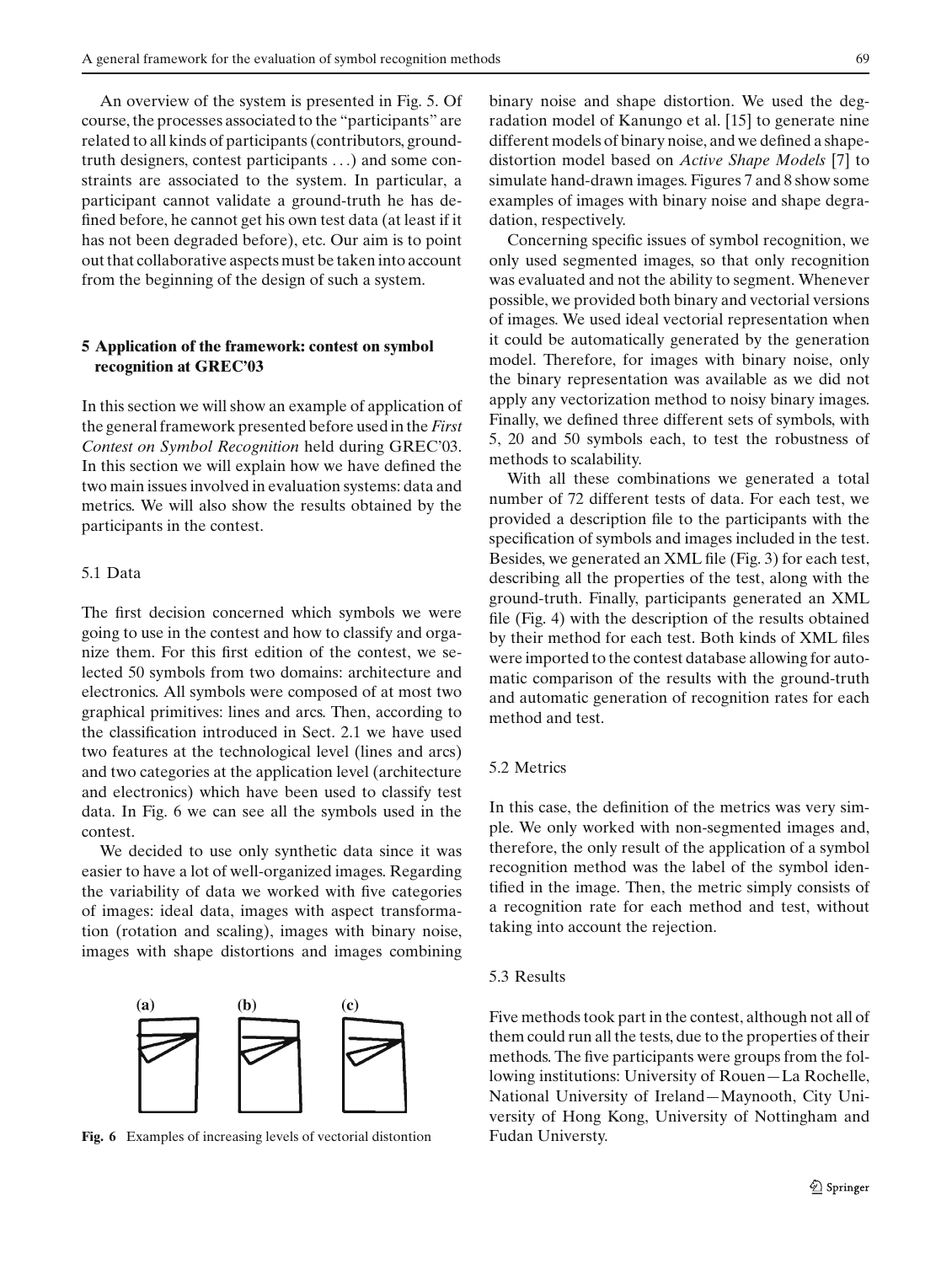```
Fig. 7 Examples of XML file
for test description
```

```
<?xml version="1.0" encoding="iso-8859-1"?>
<!DOCTYPE test SYSTEM "GRECTestSpecifications.dtd">
<?xml-stylesheet type="text/xsl" href="GRECOrgan2Particp.xsl"?>
<test format="bitmap"
      segmentation="true"
      applicationdomain="architecture">
  <testname>degrad-level1-m1</testname>
  <modelspath>models</modelspath>
  <imagespath>degrad-level1-m1</imagespath>
  <noise>
    <degradation type="kanungo">
      <noiseparam name="a0" value="0.5"/>
      <noiseparam name="a" value="0.5"/>
      <noiseparam name="b0" value="0.005"/>
      <noiseparam name="b" value="0.001"/>
      <noiseparam name="eta" value="0.0"/>
      <noiseparam name="ero" value="1.0"/>
    \langle/degradation>
  </noise>
  <model name="ArchitecturalB.vec" id="m1"/>
  <model name="ArchitecturalC.vec" id="m2"/>
  <model name="ArchitecturalF.vec" id="m3"/>
  <model name="ArchitecturalG.vec" id="m4"/>
  <model name="ArchitecturalJ.vec" id="m5"/>
  <testimage name="image1.tif">
    <refmodel ref="m1"/>
  </testimage>
  <testimage name="image2.tif">
    <refmodel ref="m5"/>
  </testimage>
  <testimage name="image3.tif">
    <refmodel ref="m1"/>
  </testimage>
  <testimage name="image4.tif">
    <refmodel ref="m3"/>
  </testimage>
  \cdots\langle/test>
```
In Figs. [9,](#page-12-1) [10,](#page-13-1) [11,](#page-13-2) [12,](#page-13-3) [13,](#page-14-0) [14,](#page-14-1) [15,](#page-14-2) [16,](#page-14-3) we can see the results obtained by each of the methods in the tests they took part in. Figure [9](#page-12-1) shows the results with ideal images of the symbols for the sets of 5, 20 and 50 symbols. It shows how the methods are able to discriminate among a large number of symbols. In Fig. [10](#page-13-1) we can find the results for rotated and scaled images (for the set of 5, 20 and 50 symbols too).

Figure [11](#page-13-2) contains the results with binary degraded images. In this case, only two methods were run on all the images and, therefore, only the results for these two methods are included. For each of the nine models of degradation the results with 5, 20 and 50 symbols are shown. In order to provide a more detailed analysis of the results with degradation we have also generated Fig. [12.](#page-13-3) In this figure we apply the degradation index defined in Sect. [3.4](#page-7-1) to the nine models of binary degradation with the set of 50 symbols. The reference recognition rate for computing the index is the recognition rate for

ideal images. This index clearly shows that for all models of degradation the method by the Fudan University is more robust to degradation than the method by the City University of Hong Kong.

Figures [13](#page-14-0) and [14](#page-14-1) show the results for images with vectorial distortion (for three levels of distortion) and with a combination of vectorial distortion and binary degradation.

In order to evaluate more precisely the scalability of methods we have included Fig. [15.](#page-14-2) This figure has been generated taking, for each method, the mean of recognition rates for all tests with 5 symbols, for all tests with 20 symbols and for all tests with 50 symbols. In this way, we can get a measure of the global scalability of each method. In Fig. [15a](#page-14-2) we can see the absolute recognition rates, while in Fig. [15b](#page-14-2) we have the degradation index defined in Sect. [3.4](#page-7-1) applied to scalability. It is clear that this index helps to see the robustness of each method as the number of symbol increases.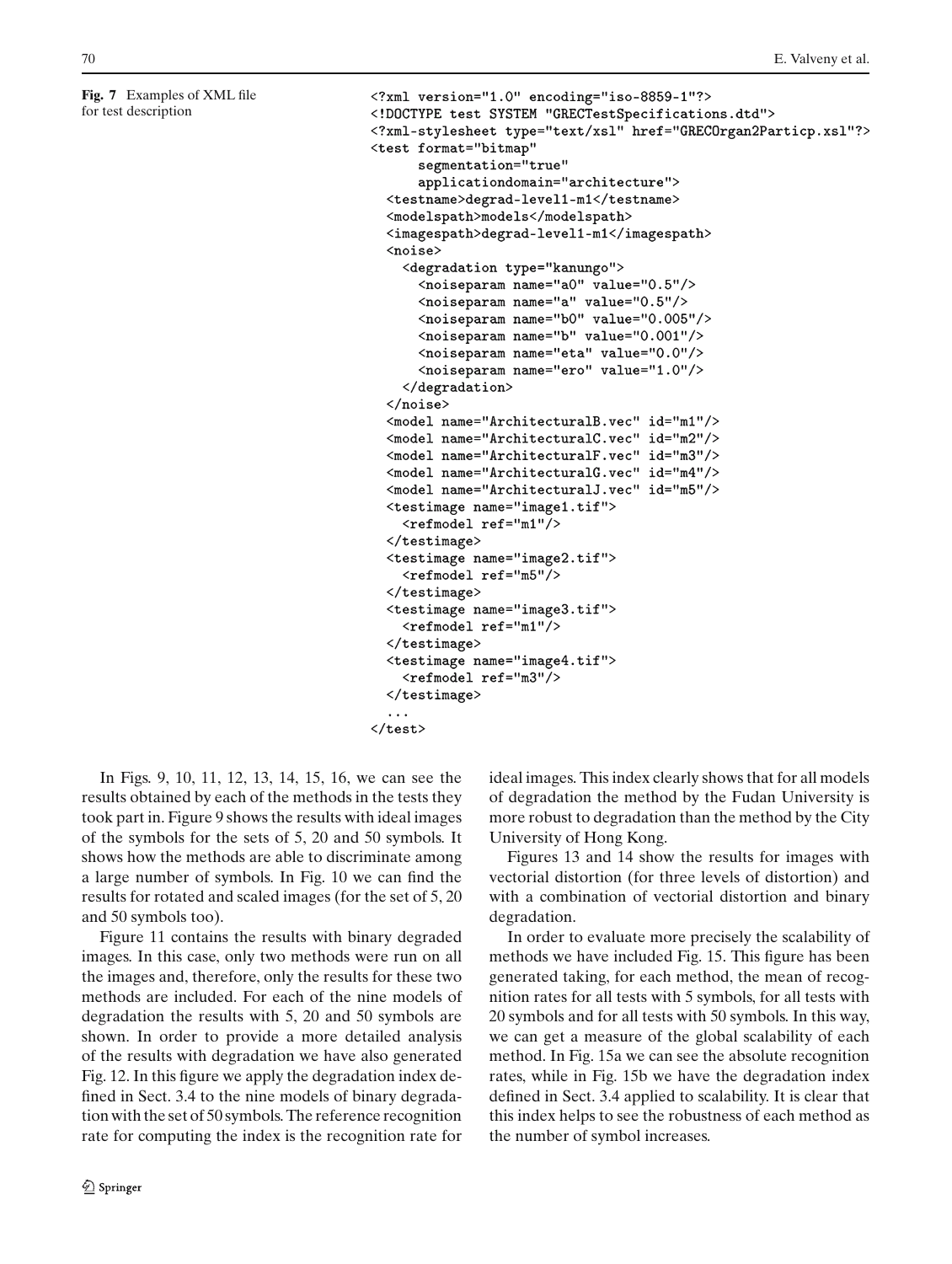<span id="page-12-0"></span>**Fig. 8** Examples of XML file for discription of results



Finally, in Fig. [16](#page-14-3) we can see the computation time for every kind of test for sets with 5, 20 and 50 symbols. Only the method by the City University of Hong Kong reported results about the computation time. As expected, computation time increases as the number of symbols in the dataset increases too.

From these results we can draw some general conclusions:

- As expected, performance decreases when the number of symbols increase, even with ideal images.
- In general, methods can handle well the images with rotation or scaling. However, the performance degrades when both transformations are combined.
- There are no significant differences in the performance for the nine models of binary degradation.
- Methods are robust to the kind of shape deformations generated by the model of deformation.



<span id="page-12-1"></span>**Fig. 9** Recognition rates (in the *y*-axis) of each participant method (in *x*-axis) for ideal tests

A more detailed discussion of these results can be found in the report on the GREC'03 contest [\[25](#page-15-12)].

Later, some of the groups have done further work on their methods and have obtained and published improved results [\[10](#page-15-27)].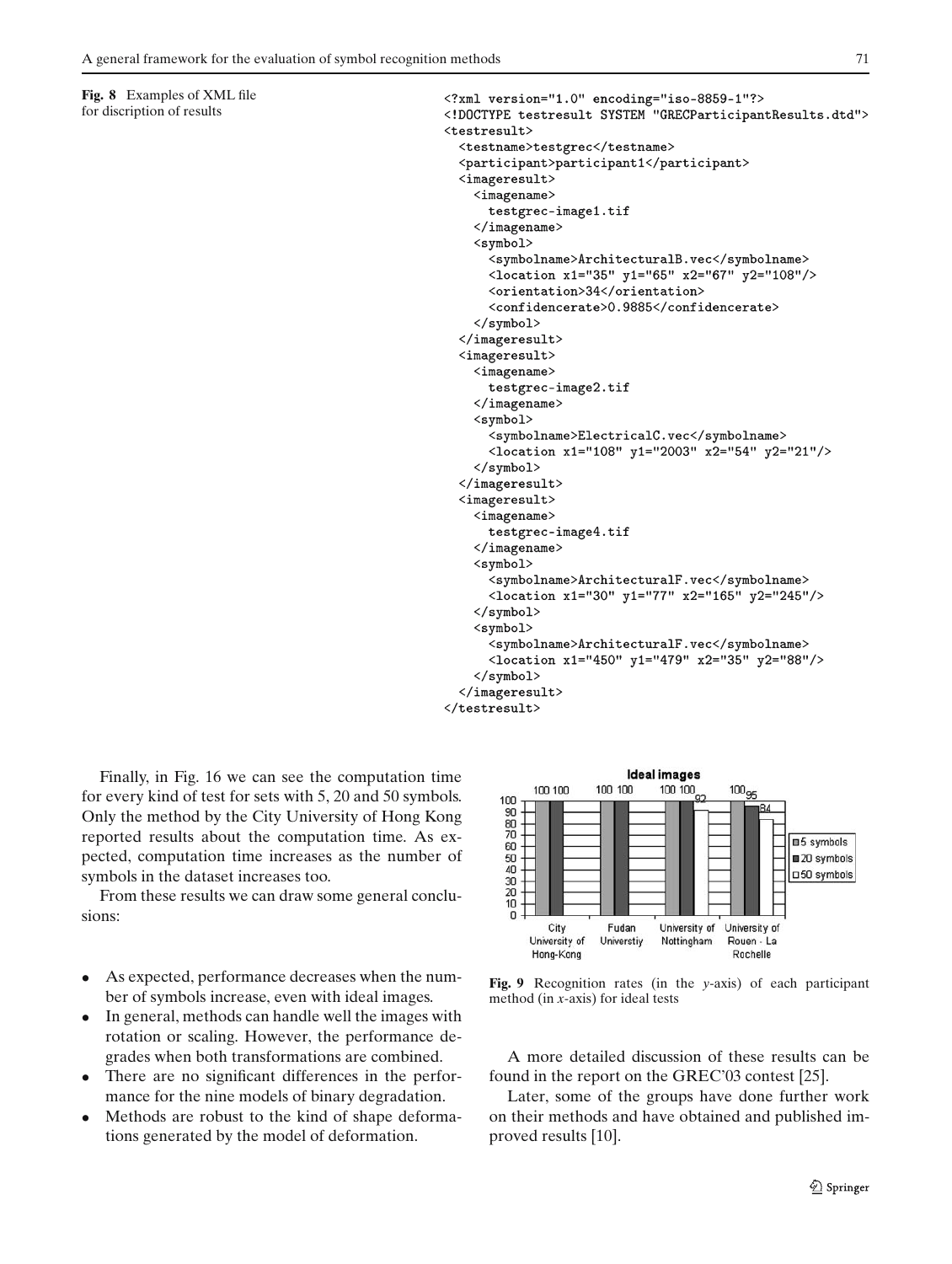

<span id="page-13-1"></span>**Fig. 10** Recognition rates (in the *y*-axis) of each participant method (in *x*-axis) for tests with rotation, scaling and combination of rotation and scaling

# <span id="page-13-0"></span>**6 Conclusion and future work**

We have presented a general framework for performance evaluation of symbol recognition methods. This framework relies on some general principles that could also be applied to other similar performance evaluation tasks in the domain of graphics recognition and pattern recognition. These general principles arise from the discussion about the two main issues concerning any performance evaluation task: data and evaluation.

Concerning data, the framework relies on the classification of input data according to two different points of view: methodological—based on image features and application—based on the application scenario. This classification permits to define many different datasets for all possible kinds of input data. Regarding data generation we have stated the importance of using both



<span id="page-13-2"></span>**Fig. 11** Recognition rates (in the *y*-axis) for tests with the nine models of degradation (in *x*-axis) for methods by the City University of Hong Kong and the Fudan University



<span id="page-13-3"></span>**Fig. 12** Measure of robustness to degradation for the nine models of degradation with 50 symbols

real and synthetic images, including all types of noise and distortion. We have introduced a possible classification of distortion types and remarked the importance of including in the framework models and methods for automatic generation of degraded images.

Concerning evaluation, we have defined several metrics for symbol recognition and symbol location. Each metric gives response to different goals of performance evaluation.

In addition, one of the key ideas in the proposed framework is that of collaborative work so that the framework can be validated by the research community, and evolve according to its needs. Following this idea, a public and collaborative environment for performance evaluation of symbol recognition methods,  $EPEIRES<sub>1</sub>$  $EPEIRES<sub>1</sub>$  $EPEIRES<sub>1</sub>$ 

<span id="page-13-4"></span><sup>1</sup> http://www.epeires.org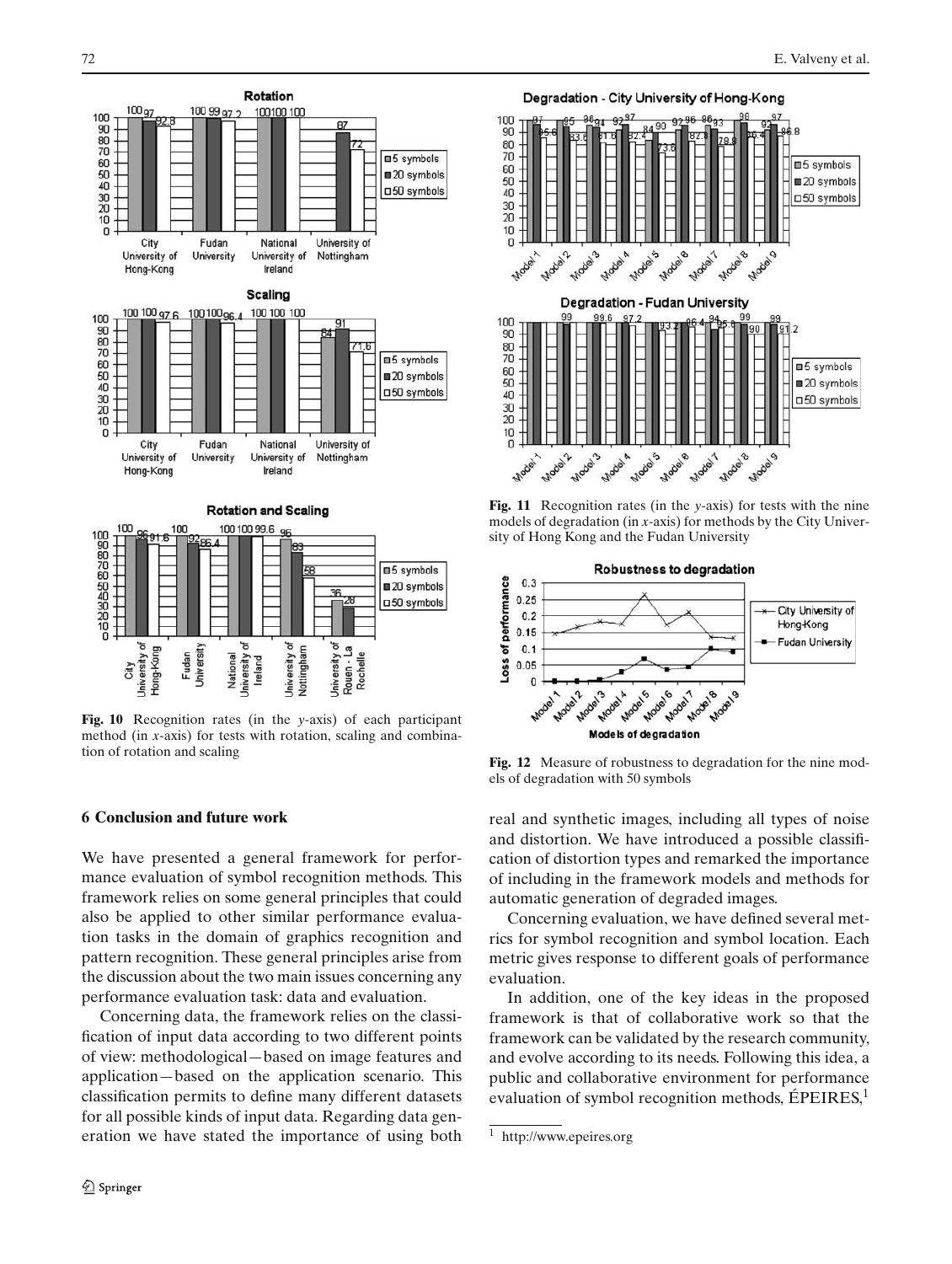

<span id="page-14-0"></span>**Fig. 13** Recognition rates (in the *y*-axis) of each participant method (in *x*-axis) for tests with deformation for both sets of symbols



<span id="page-14-1"></span>**Fig. 14** Recognition rates (in the *y*-axis) for tests with the nine models of degradation (in *x*-axis) and three levels of degradation for methods by the City University of Hong Kong and the Fudan University

is currently under development. We hope that this environment will supply all data and resources needed by the symbol recognition community for evaluation purposes. All interested people are urged to use and to contribute to this environment.



<span id="page-14-2"></span>**Fig. 15 a** Evolution of recognition rates (in the *y*-axis) of each participant method (in *x*-axis) for tests with increasing number of symbols (5,20 and 50). **b** Measure of robustness to scalability for each participant method



<span id="page-14-3"></span>**Fig. 16** Evolution of the computation time with the method by the City University of Hong Kong with an increasing number of symbol for each kind of test

Finally, we have described how these general principles have been used in the first international contest on symbol recognition, held during GREC'03. Currently, we are working on the extension of the framework for the next editions of the contest. In it, we plan to add real images with non-segmented symbols and, therefore, we will need to include the new metrics for symbol localization, as discussed in this paper.

**Acknowledgments** The contest organizers would like to acknowledge all participants of the first contest of performance evaluation of symbol recognition methods, as well as the organizers of the GREC workshop for the promotion and the opportunity given in these contests. The work of Luo Yan and Liu Wenyin was fully supported by grants from the City University of Hong Kong (Project No. 7001771 and 7001842) The work of E. Valveny was partially supported by CICYT TIC2003-09291, Spain.